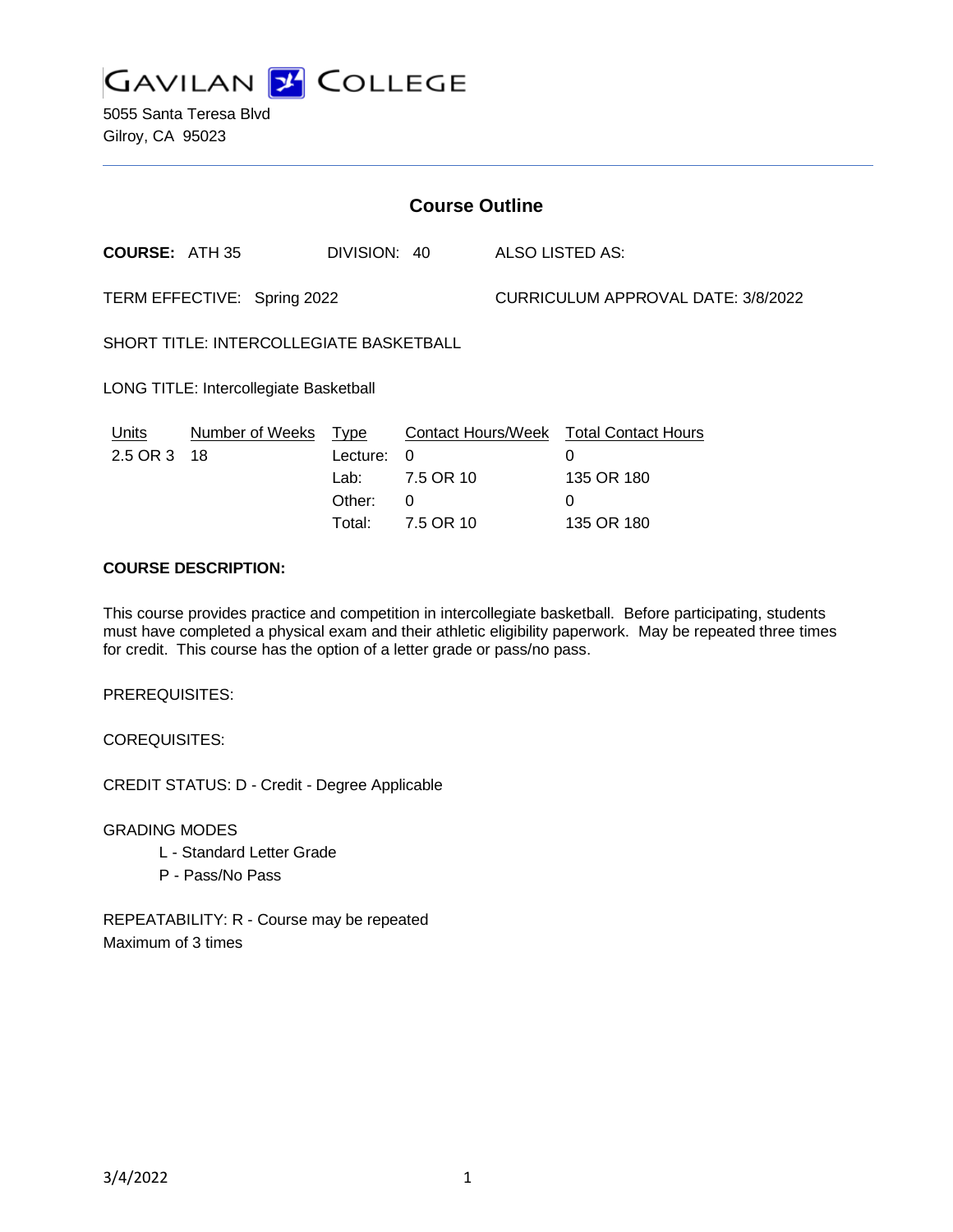SCHEDULE TYPES:

- 04 Laboratory/Studio/Activity
- 046 Laboratory LEH 0.6
- 04A Laboratory LEH 0.65
- 05 Hybrid
- 71 Dist. Ed Internet Simultaneous
- 73 Dist. Ed Internet Delayed LAB
- 73A Dist. Ed Internet LAB-LEH 0.65

# **STUDENT LEARNING OUTCOMES:**

By the end of this course, a student should:

- 1. The student will access the defensive system employed and produce offensive skills to attack this system.
- 2. The student will execute the appropriate defense by utilizing fundamentally sound defensive principles.

3. The student will execute the game plan for each contest, which will then support the game and season goals.

# **COURSE OBJECTIVES:**

By the end of this course, a student should:

1. Execute each game plan.

2. Execute the offenses and defenses in a scrimmage situation.

3. Demonstrate one and two player offensive positioning/skills and execute fundamentally sound defensive skills. Explain and demonstrate man and zone defenses.

4. Identify and execute the various types of drills and skills to be performed specific to warm up and conditioning.

5. Demonstrate proper stretching and warm-up techniques.

## **CONTENT, STUDENT PERFORMANCE OBJECTIVES, OUT-OF-CLASS ASSIGNMENTS**

Curriculum Approval Date: 3/8/2022

10 Hours

Discussion of course requirements and expectations of the class.

Stretching and conditioning drills will be introduced. Students who repeat the class will be provided with a leadership opportunity by the instructor.

#### 30 Hours

Presentation of conditioning activities specific to the sport of basketball and designed for improving skills. This may include such

drills as: weave, 2 on 1, 3 on 2 and the individual skills of ball-handling, passing, shooting and rebounding. Students who repeat this course will become more proficient in these skills through repetition of the drills.

#### 30 Hours

Class will continue to work on conditioning and skills required to compete. Development of individual and team skills required of basketball. This may include working on the offensive skills of screens, pick and roll, give and go, and the defensive skills of blocking out, rebounding, and sound guarding fundamentals. Work on post moves, guard play and wing play will also be included. Discussion and practice of man to man principles and zone responsibilities. Students who repeat this class will have their skills or proficiencies enhanced by supervised repetition and practice.

#### 20 Hours

Implement offenses and defenses, such as: man, flex, scramble, motion, triange, passing game, half court and full court offenses and man to man, 2-3, match-up zone, half court press and full court press defenses. Students who repeat this class will gain an increasing knowledge of the strategies involved in the offenses and defenses.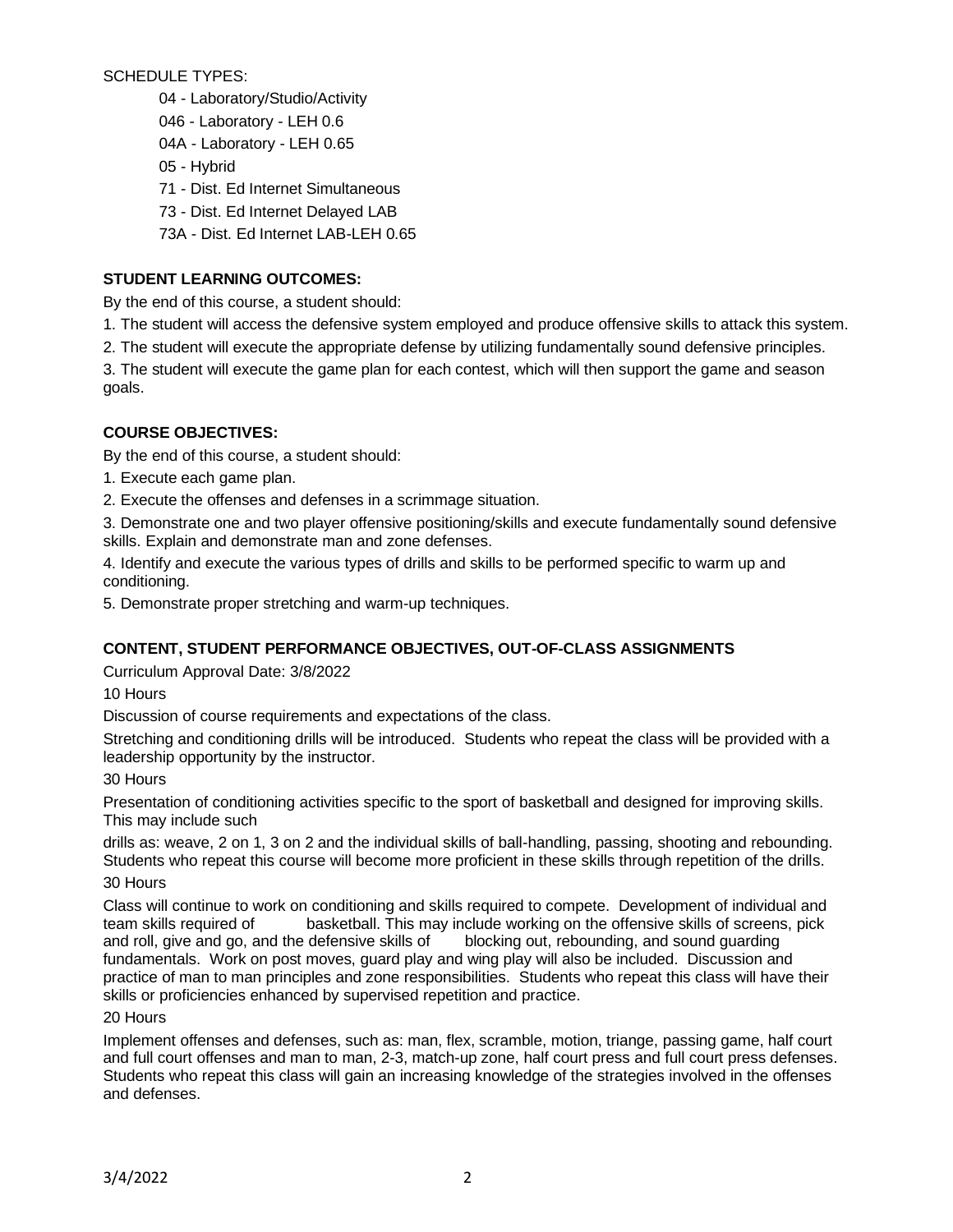#### 45 -90 Hours

Formulate and execute a game plan specific to that week's opponent(s). Students who repeat the course will improve on consistency and increase their success rates.

NOTE: The daily class schedule will generally be:

---warm-up (stretching and conditioning)

---skill work (examples being ball handling, shooting, and rebounding)

---'Chalk Talk' (viewing film and scouting reports)

---breakdown drills - 2 on 2 and 3 on 3

---work on team situations (such as attacking the zone press, half court man to man, and half court zone)

---scrimmage

---game-like situations (such as free throw offense and last second shots)

---conditioning

NOTE: A typical week's schedule is:

---Monday - conditioning, skill work, introduce game plan

---Tuesday - review scouting report and game plan in preparation for upcoming opponent

---Wednesday - intercollegiate contest

---Thursday -work on techniques and situations specific to the last game and the next game, introduce scouting report for upcoming opponent, discuss game plan

---Friday - intercollegiate contest

Final.

NOTE: Intercollegiate basketball at Gavilan College is conducted according to the regulations of the California Community College Athletics Association and under the supervision of the Coast Conference.

#### **METHODS OF INSTRUCTION:**

Demonstration, Video, Discussion, Small group Activities, 'Chalk Talks'.

#### **METHODS OF EVALUATION:**

Skill demonstrations

Evaluation Percent 60 Evaluation Description Skill demonstrations: 40% - 60% Class performance

Other methods of evaluation

Evaluation Percent 40 Evaluation Description Other methods of evaluation: 40% - 60% Participation required.

#### **REPRESENTATIVE TEXTBOOKS:**

N/A